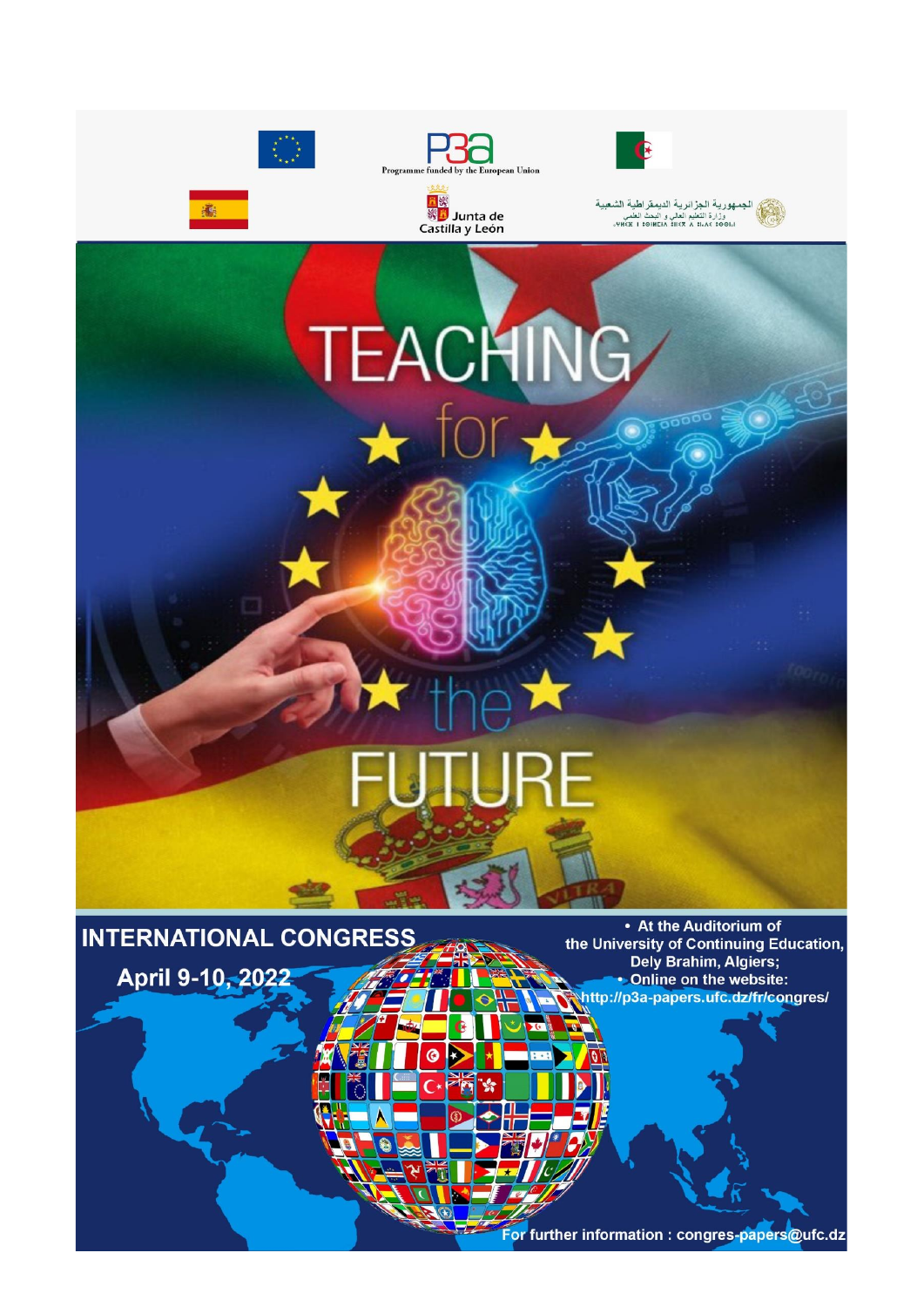#### **ARGUMENTARY**

Organised within the framework of the institutional twinning P3A "Support to the Ministry of Higher Education and Scientific Research for the reinforcement of the pedagogical competences of the teachers-researchers and the governance capacities of the managers" (PAPERS) Ref: DZ 16 ENI OT 01 18, **the International Congress "Teaching for the future" will come to close this Institutional Twinning between Spain and Algeria** (2019-2022).

The objective of this scientific event is to spot the light on the training, exchange, partnership and collaboration actions, programmed over a period of 30 months, with 09 face-to-face sessions and 28, approximately, training sessions provided by more than 150 experts from Spanish universities and from which more than 2,000 Algerian participants (teaching, administrative and technical staff) have benefited.

The three stands of this project are dealing with the following themes: educational methodology, training of teacher-researchers and governance of the university system, constitute the framework of the Congress and the ideal canvas for the spin-off, conceived as a vector for sharing the skills acquired, consolidated or developed throughout the project.

The national and international scientific community will find in the Congress an adequate space to present, in echo to the activities carried out in the framework of the Twinning project, inspiring experiences, innovative projects, case studies, simulations and other pedagogical creations.

The conferences, communications, round tables and posters presented should be in line with the three strands below.

### **Strand 1: EDUCATIONAL METHODOLOGY**

-Engineering of the training

-Construction of digital materials

-Creation of virtual learning environments (VLE)

-Educational innovation projects

-Didactic management

-Integration of ICT for learning and assessment

-Quality assurance

#### **Strand 2: TRAINING OF TRAINERS AND RESEARCHERS**

-Digital culture and didactics in initial and continuing education

-Innovative approaches and methods

-Designing/developing online courses

-Evaluation in e-learning

-Teaching/learning in hybrid systems

-Face-to-face and online tutoring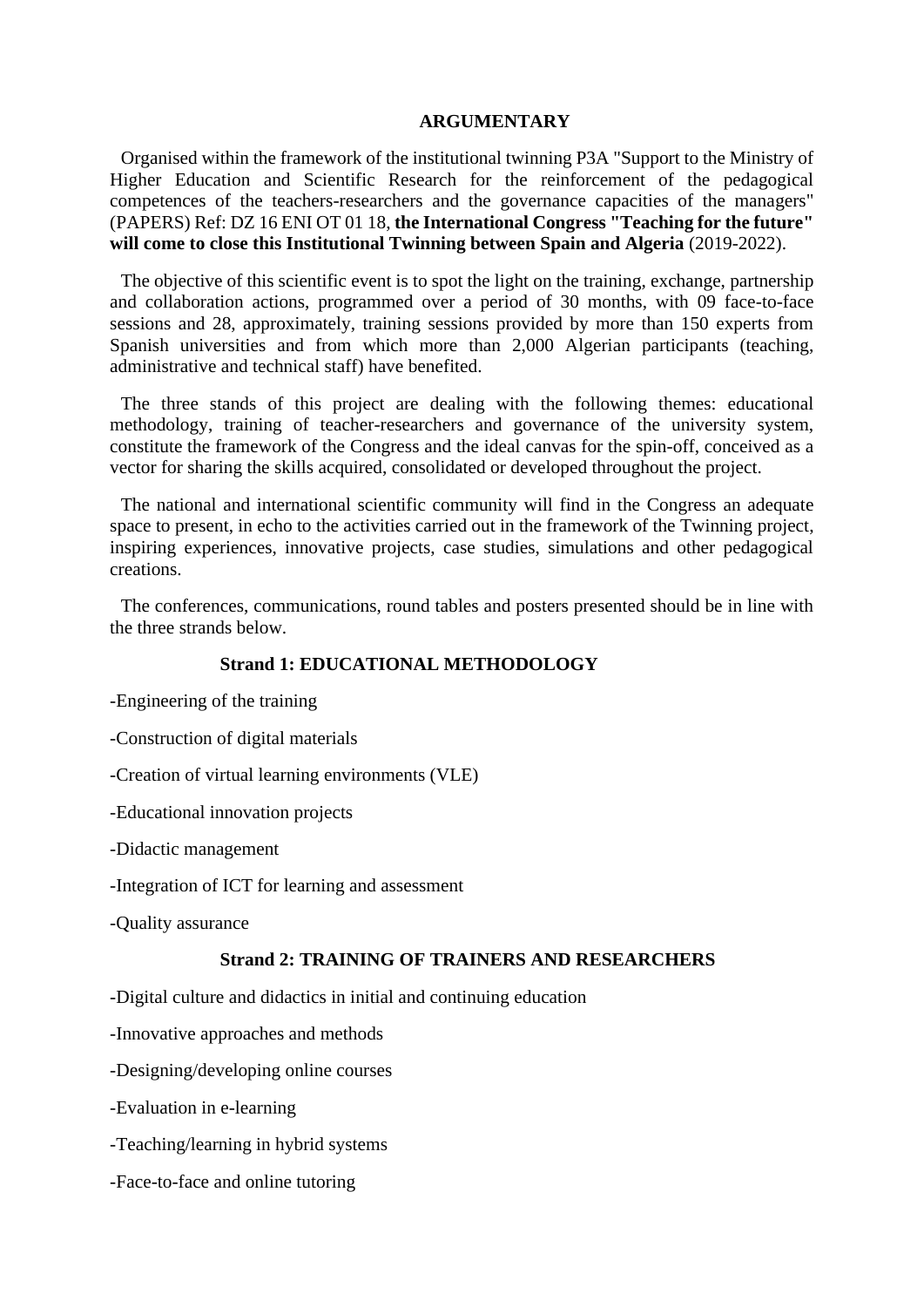-Design of MOOCs

# **Strand 3: UNIVERSITY GOVERNANCE**

- Career management / Student guidance systems

- Development of training offers
- -Academic planning of internships (university/industry relationship)
- -Employability, entrepreneurship
- -Internationalisation, inward and outward mobility
- -Personal/social development, inclusion and accessibility
- -Monitoring of accreditation of diplomas and university services

### **IMPORTANT DATES**

| Deadline for sending the summaries  | 28 February 2022     |
|-------------------------------------|----------------------|
| Acceptance notification             | <b>10 March 2022</b> |
| Sending of finalised communications | 02 April 2022        |
| Congress dates                      | 09-10 April 2022     |
| Digital publication on the site web | <b>20 April 2022</b> |
| Digital publication                 | <b>July 2022</b>     |

### **HOW TO PARTICIPATE**

- At the Auditorium of the University of Continuing Education, Dely Brahim, Algiers;
- Online on the website:<http://p3a-papers.ufc.dz/fr/congres/>

### **ORGANISING COMMITTEE**

- **Dr FERHANI, Fatma Fatiha** (President, Resident of Twinning Project Advisor)
- **- Pr. BEDJAOUI, Mériem** (Co-Chair, Algerian Project Manager)
- **- Prof. GARCÉS-GARCÍA, Pilar** (Spanish Project Leader)
- **- Mr DJEBRANI, Hakim** (Focal Point, Director of Finance of MESRS)
- **- Prof. BUENO-GARCÍA, Antonio** (Resident of Twinning Project Advisor)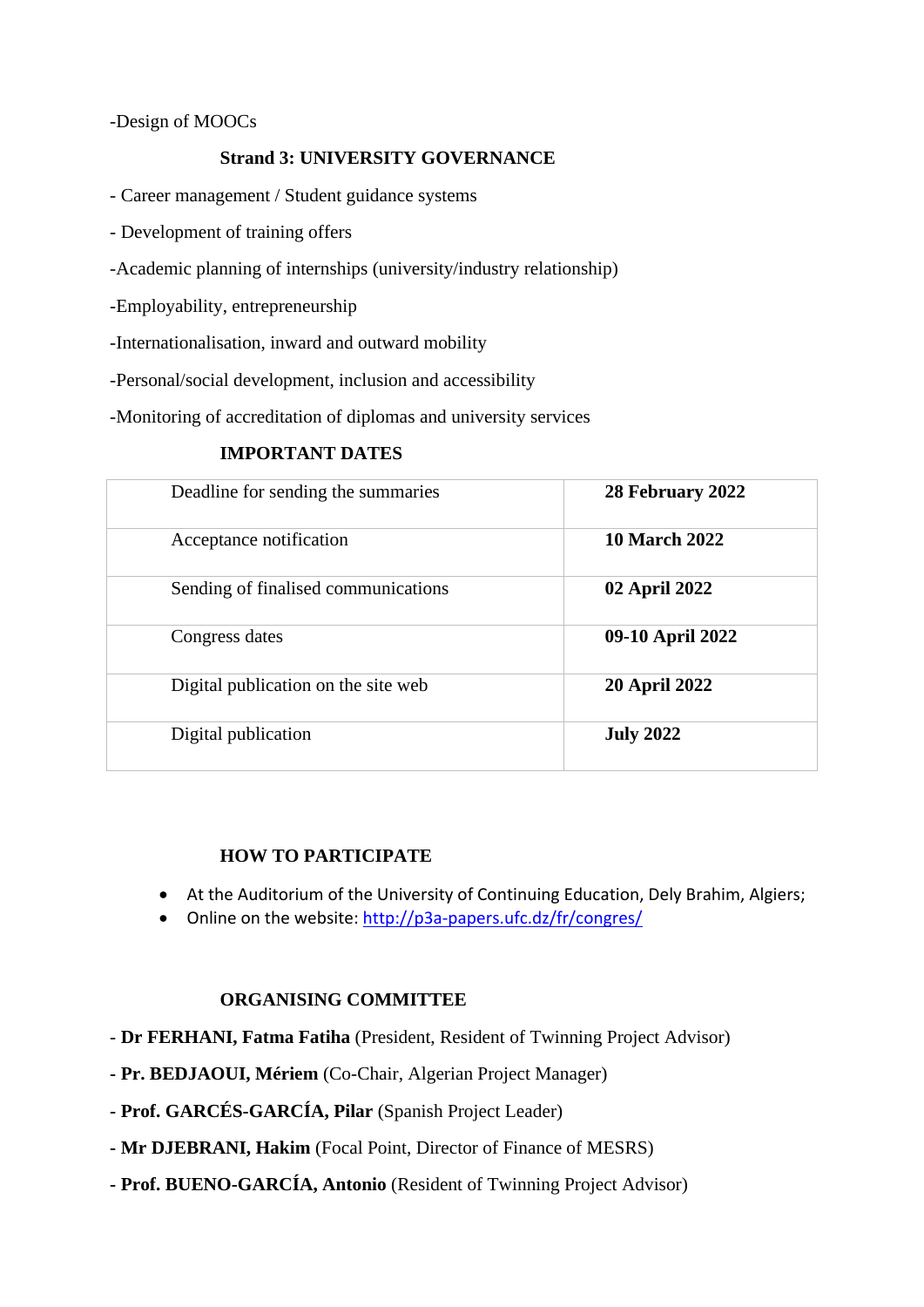- **- Ms. LAFJAH, Mama** (Deputy Director, DCEIU, MESRS)
- **- Dr. GACI, Zoubir** (Algerian Officer in charge of strand 1)
- **- Dr. BOUMEHIRA, Ali Zineddine** (Algerian Responsible for stand 3)
- **- Pr. BENAOUDA, Adila** (Director of the Translation Institute, Algiers 2)
- **- Dr. TIGANE, Boubekeur** (VRCI, UFC)
- **- Dr Blizak, Djanett,** (University of Boumerdès)
- **- Dr Kacimi Mériem** (Sub-Director of the Computer Service, UFC, Algiers)

### **SCIENTIFIC COMMITTEE**

- **- Dr FERHANI, Fatma Fatiha (President, CRJ Algeria, Responsible for stand 2)**
- **- Prof. BUENO-GARCÍA, Antonio (Co-Chair, CRJ Spain)**
- **- Prof. BEDJAOUI, Mériem (Project Manager, Algeria)**
- **- Prof. GARCÉS-GARCÍA, Pilar (Project Leader, Spain)**
- **- Prof. RUBIA-AVI, Bartolomé (Responsible for stand 1)**
- **- Prof. CORELL-ALMUZARA, Alfredo (Responsible for stand 2)**
- **- Prof. PARRA-SANTOS, María Teresa (Responsible for stand 3)**
- **- Dr. GACI, Zoubir (Responsible for stand 1)**
- **- Dr. BOUMEHIRA, Ali Zineddine (Responsible for stand 3)**
- **- Dr. ÁLVAREZ-ÁLVAREZ, Susana**
- **- Pr. BADARI, Kamel**
- **- Prof. BAHRI, Mubarak**
- **- Prof. BELHADJ, Tami**
- **- Prof. BENACHENHOU, Abdelhalim**
- **- Prof. BENABBAS, Chaouki**
- **- Prof. BENELHADJ, Mohamed El Hadi**
- **- Pr. BEY, Said**
- **- Prof. BOUDOUR, Mohamed**
- **- Prof. BOURAS, Noureddine**
- **- Prof. CAMARERO-IZQUIERDO, María Carmen**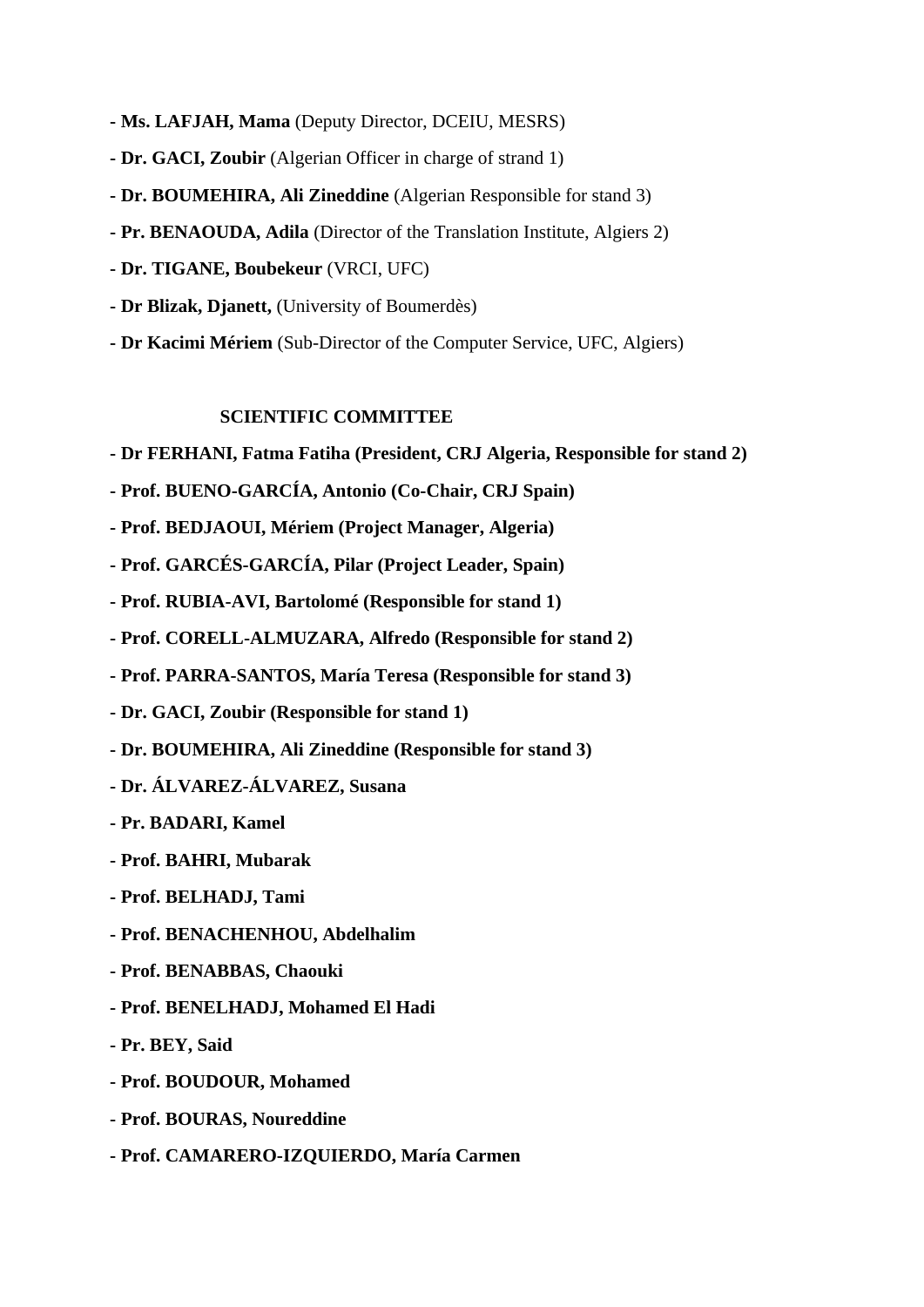- **- Dr. CASTRO-FERNÁNDEZ, Juan Pablo de**
- **- Prof. CASTRO-PRIETO, Paloma**
- **- Prof. CORREA-GOROSPE, José Miguel**
- **- Prof. FARID, Asma**
- **- Prof. GARCÍA-MEDINA, Javier**
- **- Prof. GONZÁLEZ-DELGADO, Manuel Ángel**
- **- Prof. HAMDI, Rachid**
- **- Prof. HAMI, Nadjia**
- **- Prof. HAMOU, Bouziane Amine**
- **- Prof. KADI-KSOURI, Latifa**
- **- Prof. KORICHI, Mourad**
- **- Prof. MARTÍN-HERRANZ, Raúl**
- **- Prof. MIGUEL-JIMÉNEZ, Ignacio de**
- **- Prof. MILIANI, Mohamed**
- **- Prof. NEGADI, Latifa**
- **- Prof. PAREDES-LABRA, Joaquín**
- **- Prof. PAZ-FERNÁNDEZ, Félix-Jesús de**
- **- Prof. ROSA-CUBO, María Cristina de la**
- **- Prof. RUBIA-AVI, Mariano**
- **- Prof. YEKHLEF, Nassim**

# **SECRETARY**

- Ms. SELLAL, Widad
- Ms. BELABDI, Lalia

# **DATES OF THE CONGRESS**

09-10 April 2022